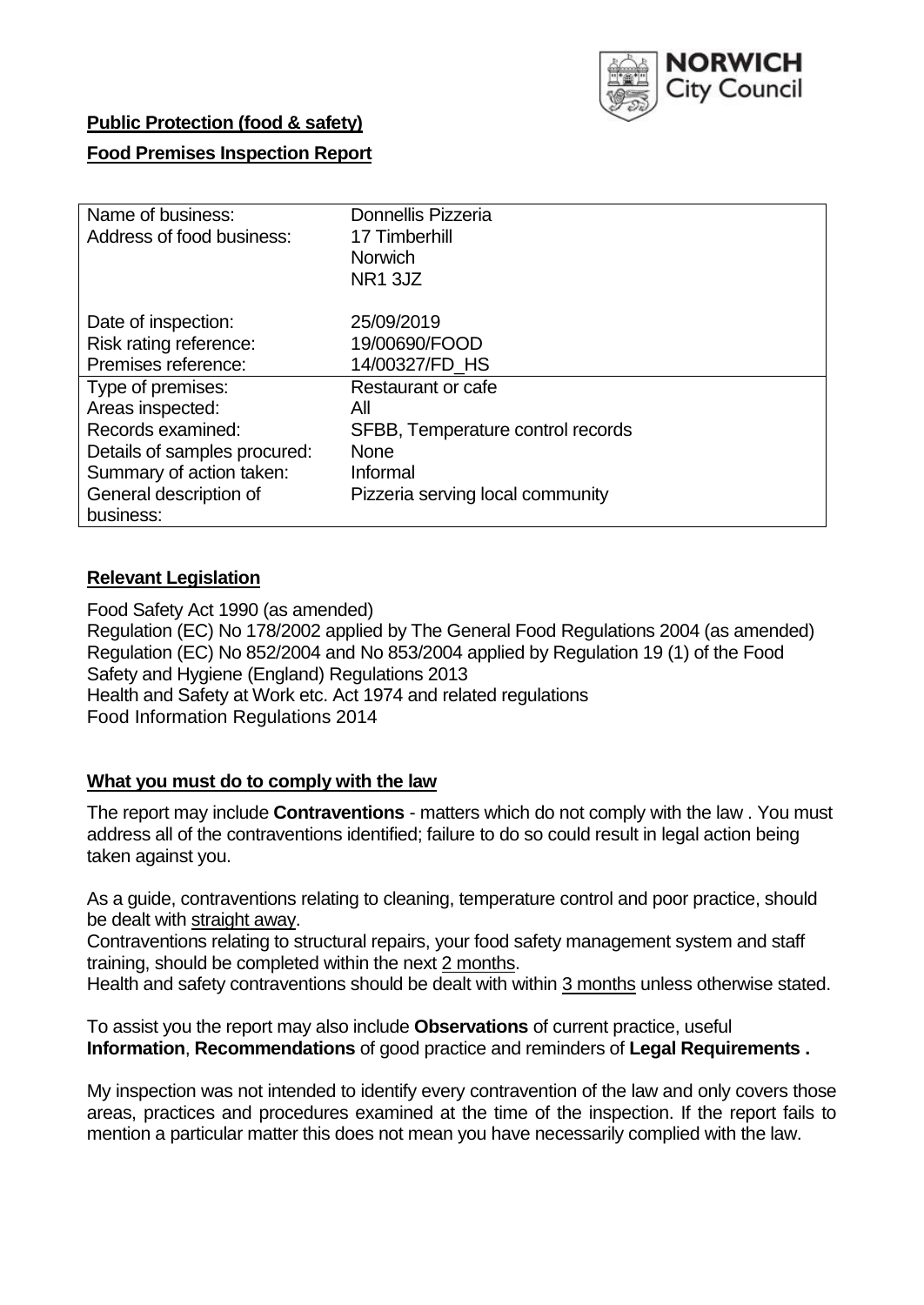# **FOOD SAFETY**

#### **How we calculate your Food Hygiene Rating:**

The food safety section has been divided into the three areas which you are scored against for the hygiene rating: 1. food hygiene and safety procedures, 2. structural requirements and 3. confidence in management/control procedures. Each section begins with a summary of what was observed and the score you have been given. Details of how these scores combine to produce your overall food hygiene rating are shown in the table.

| <b>Compliance Area</b>                     |          |                  |           | <b>You Score</b> |               |    |           |                 |          |  |  |
|--------------------------------------------|----------|------------------|-----------|------------------|---------------|----|-----------|-----------------|----------|--|--|
| Food Hygiene and Safety                    |          |                  |           | $\Omega$         | 5             | 10 | 15        | 20              | 25       |  |  |
| <b>Structure and Cleaning</b>              |          |                  | $\Omega$  | 5                | 10            | 15 | 20        | 25              |          |  |  |
| Confidence in management & control systems |          |                  | $\Omega$  | 5                | 10            | 15 | 20        | 30 <sup>°</sup> |          |  |  |
|                                            |          |                  |           |                  |               |    |           |                 |          |  |  |
| <b>Your Total score</b>                    | $0 - 15$ | 20               | $25 - 30$ |                  | $35 - 40$     |    | $45 - 50$ |                 | > 50     |  |  |
| <b>Your Worst score</b>                    | 5        | 10 <sup>10</sup> | 10        |                  | 15            |    | 20        |                 |          |  |  |
|                                            |          |                  |           |                  |               |    |           |                 |          |  |  |
| <b>Your Rating is</b>                      | 5        | $\overline{4}$   | 3         |                  | $\mathcal{P}$ |    |           |                 | $\Omega$ |  |  |

Your Food Hygiene Rating is 3 - a generally satisfactory standard

## **1. Food Hygiene and Safety**

Food hygiene standards are generally satisfactory and maintained. There is evidence of some non-compliance with legal requirements. Some lapses are evident however generally you have satisfactory food handling practices and procedures and adequate control measures to prevent cross-contamination are in place. The contraventions require your attention; although not critical to food safety they may become so if not addressed. **(Score 10)**

000300

## Contamination risks

**Contravention** The following exposed food to the general risk of cross-contamination with bacteria or allergens or its physical contamination with dirt, foreign objects or chemicals:

- staff were not fully aware of allergens that need to be identified and controlled within your business i.e. staff did not know that egg is used as an ingredient in sponge fingers used in your tiramisu dish
- uncovered foods at the pizza make up table. I was pleased to note that stainless steel lids were found when I brought this to your attention. You informed me they had just been washed and not placed back after cleaning.
- flying insects were seen in the dining area and kitchen. This was likely due to windows and doors being open for ventilation. You later located fly-screens which had been removed for cleaning.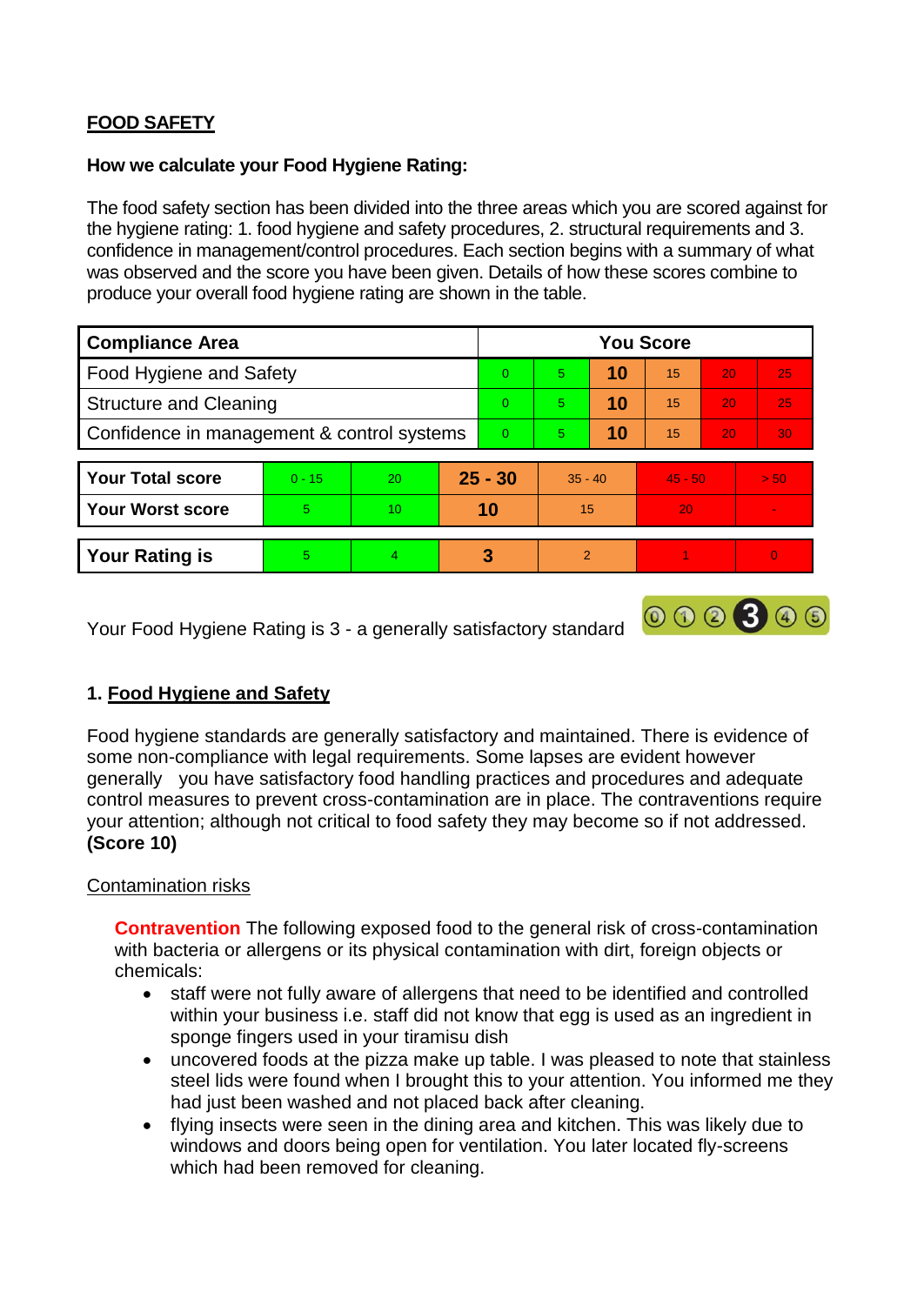**Legal Requirement** At all stages of production, processing and distribution, food must be protected from any contamination likely to render it unfit for human consumption, injurious to health or contaminated in such a way that it would be unreasonable to expect it to be consumed in that state.

#### Hand-washing

**Contravention** The following indicated that hand-washing was not suitably managed:

- the wash hand basin was obstructed in the main kitchen by a large black bin
- no means to easily dry hands was available at the dedicated wash hand basin. A blue roll was made available when I brought this to your attention

**Legal Requirement** Wash hand basins must be provided with hot and cold running water and suitable drainage; soap and a hygienic way to dry hands.

#### Personal Hygiene

**Observation** I was pleased to see that standards of personal hygiene were high.

#### Temperature Control

**Contravention** The following evidence indicated there was a risk of bacteria growing on food:

• cold foods for service were being kept above 8°C for over 4 hours i.e. meat pizza toppings. Chilled high risk foods can be kept out of temperature for a single 4 hour period. If you wish to use them after that time they must be then stored under 8°C (ideally between1-5°C) or destroyed.

## Unfit food

**Contravention** The following food was unfit (and was seized or destroyed in my presence) because it was either; past its use by date;

• a packet of salami was found well passed its 'Use by date'. This was disposed of straight away when I brought it to your attention. It is the food business operators responsibility to ensure no foods are on the premises passed the manufacturers 'Use by date'.

## **2. Structure and Cleaning**

The structure facilities and standard of cleaning and maintenance are of a generally satisfactory standard but there are some repairs and/or improvements which are required in order for you to comply with the law. Pest control and waste disposal provisions are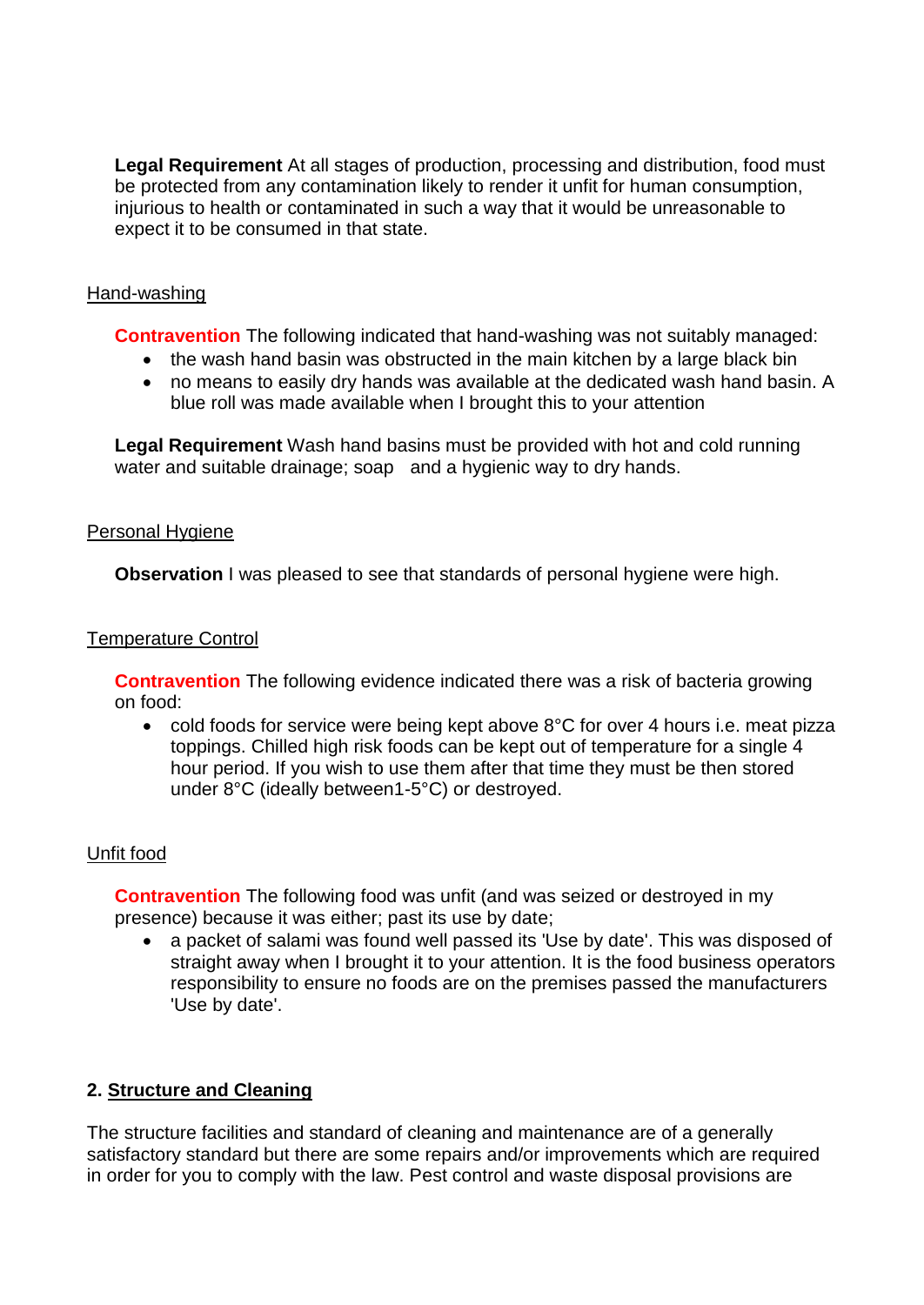adequate. The contraventions require your attention; although not critical to food safety they may become so if not addressed. **(Score 10)**

## Cleaning of Structure

**Contravention** The following items were dirty and require more frequent and thorough cleaning:

- behind curtain where electrical musical equipment is housed.
- internal surface of ice cream freezer. This also needs defrosting as there was a large build up of ice which made cleaning difficult. I am pleased to note that you intend to do this shortly when you close for a refurbishment.

**Contravention** The following items could not be effectively cleaned and must be covered or made non-absorbent:

• rough concrete flooring in rear store

## Cleaning of Equipment and Food Contact Surfaces

**Contravention** The following items are dirty and must be cleaned:

• fridge and freezer seals

## **Maintenance**

**Contravention** The following had not been suitably maintained and must be repaired or replaced:

• chipped/damaged trim to base units in main kitchen

## Facilities and Structural provision

**Information** I was pleased to note that you are to close the premises shortly for a minor refurbishment and will be installing new flooring and equipment.

## Pest Control

**Contravention** There is evidence of pest activity on the premises:

• flying insects were seen in main kitchen

## **3. Confidence in Management**

There are generally satisfactory food safety controls in place although there is evidence of some non-compliance with the law. Your records are appropriate and generally maintained but some deficiencies were identified. Some minor issues were identified relating to staff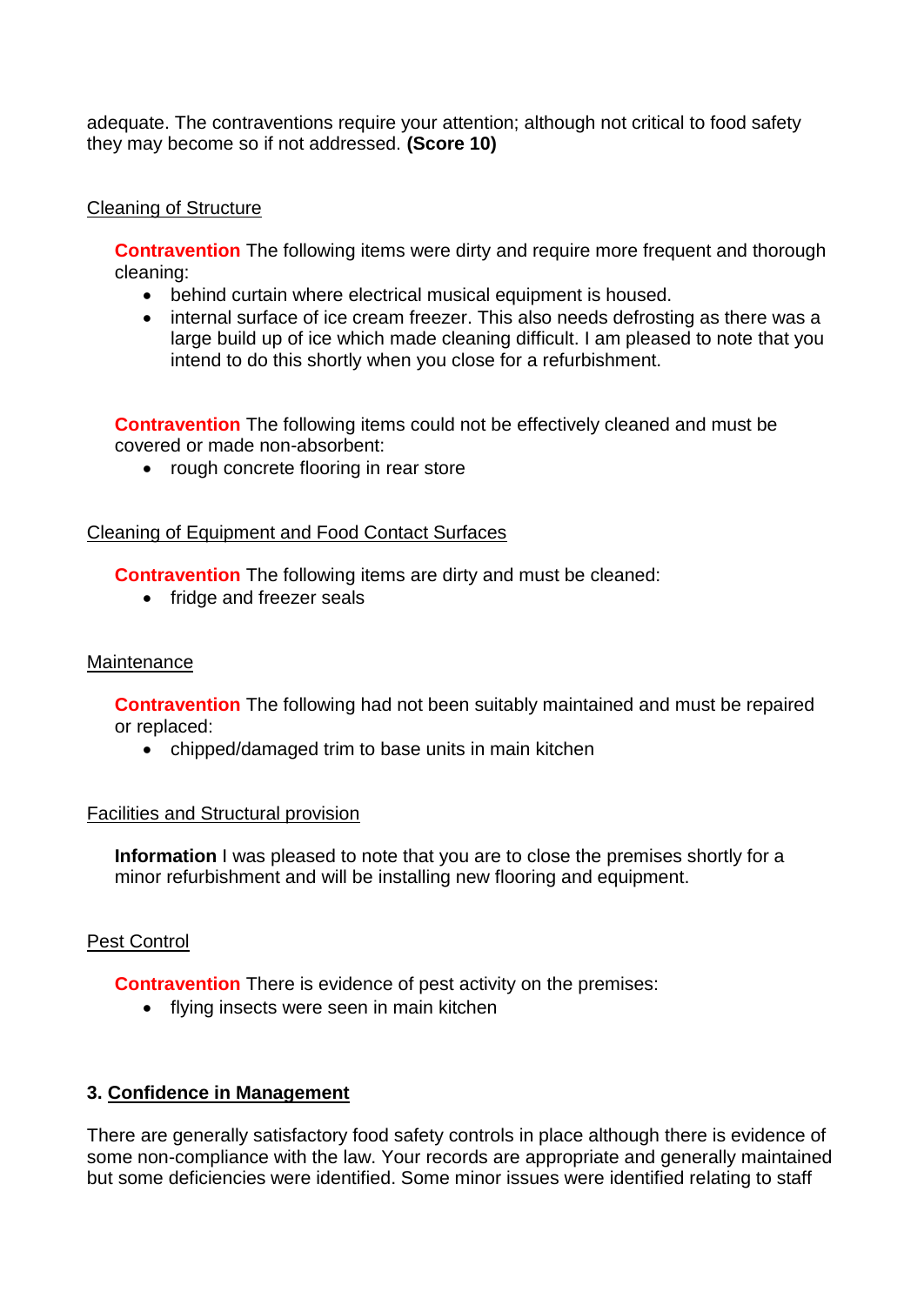supervision and training. You have a satisfactory track record. The contraventions require your attention; although not critical to food safety they may become so if not addressed. **(Score 10)**

## Type of Food Safety Management System Required

**Contravention** Your SFBB pack was incomplete.

**Recommendation** You can download or buy a printed copy of Safer Food Better Business or a diary refill pack via our website www.norwich.gov.uk/sfbb

**Information** If you want to keep everything on your computer or tablet an electronic version of the Safer Food Better Business pack is also available on the FSA website www.food.gov.uk/business-industry/caterers/sfbb

**Legal Requirement** Ensure that your food safety management system is available on site so your staff can refer to your procedures at all times when working.

**Information** Contact us for details of our Safer Food Better Business workshops on 01603 212747 or visit www.norwich.gov.uk

## Proving Your Arrangements are Working Well

**Contravention** You are not working to the following safe methods in your SFBB pack:

- Daily Diary
- 4-weekly checks
- training records / supplier lists
- maintenance / pest control
- although opening and closing checks were being recorded as completed I do not believe staff who signed them off were fully aware of what they were for. Front of house staff were signing off that your food safety practises and procedures were being completed and/or actioned but had not checked they had actually been done. They were relying on cooking staff having done these checks. You need to review who signs off opening and closing checks to ensure you are following all your food safety procedures.

**Contravention** The following matters are needed in order to demonstrate your food safety management system is working as it should:

• a few temperature records were missing from your record diary

## **Traceability**

**Observation** Your records were such that food could easily be traced back to its supplier.

**Training**